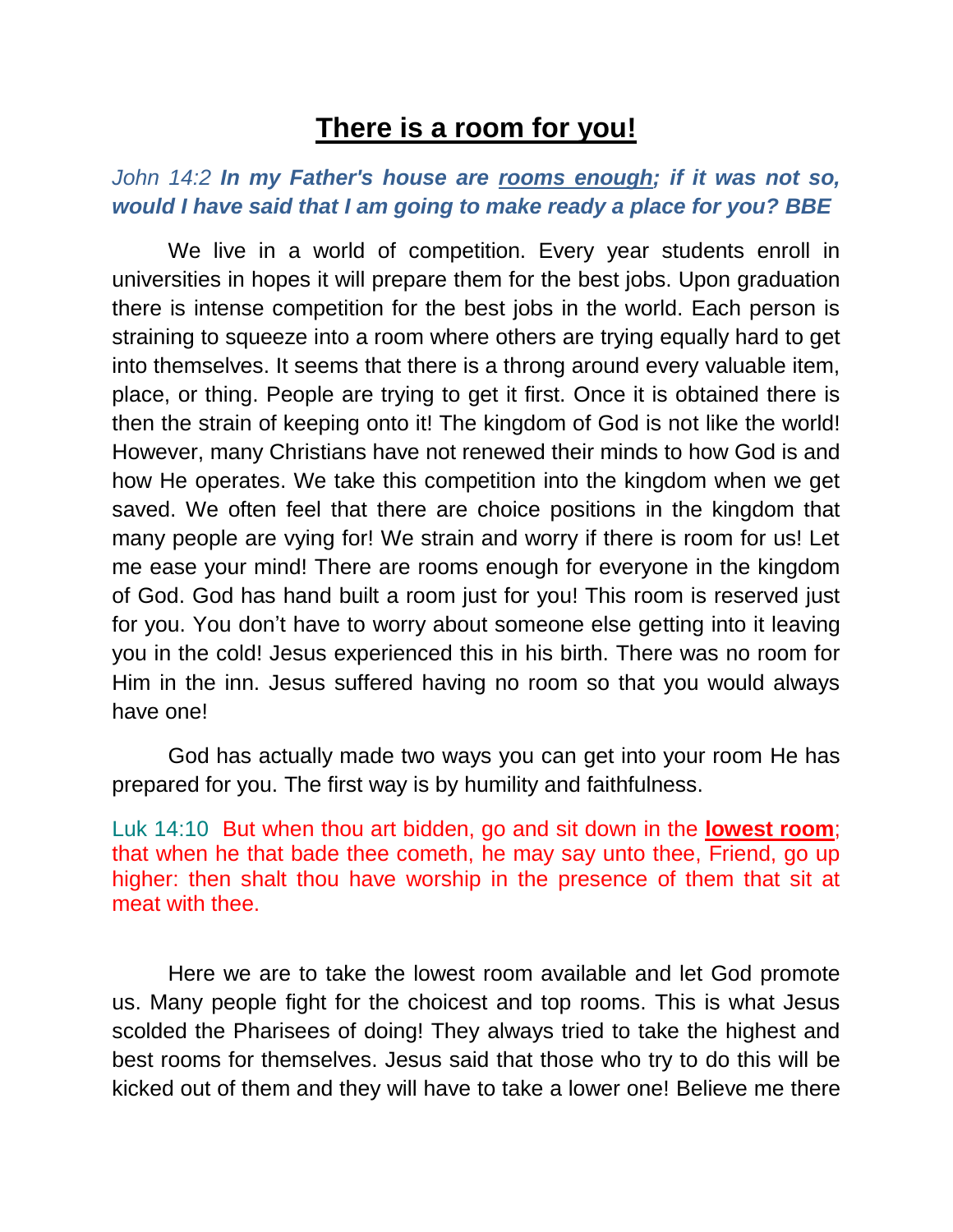is no competition for the low rooms. When we take a low room starting out and are faithful there then God will prepare a higher room for you and call you up into it!

The next way God has prepared for you to enter your room is by giving you a gift. If you will faithfully use this gift it will make a room for you!

Pro 18:16 A man's gift **maketh room for him**, and bringeth him before great men.

Often you will start in **a low room** and be moved up by the Lord into other rooms. The gift God has given you will start small as well! As you use your gift in the low room then your gift will grow and your faithfulness along with your gift will make way for a bigger room. Often while you are occupying the low room others are occupying higher rooms. When it is time for you to be promoted God will move the person out of your room and it will be reserved for you! We see this in scripture.

1Ki 2:35 And the king put Benaiah the son of Jehoiada in **his room** over the host: and Zadok the priest did the king put in the room of Abiathar.

1Ki 5:1 And Hiram king of Tyre sent his servants unto Solomon; for he had heard that they had anointed him king **in the room** of his father: for Hiram was ever a lover of David.

1Ki 19:16 And Jehu the son of Nimshi shalt thou anoint *to be* king over Israel: and Elisha the son of Shaphat of Abelmeholah shalt thou anoint *to be* prophet **in thy room**.

There is no shortage with God. There is no shortage of rooms in God's kingdom. There is a room just for you!

(Luk 14:22) And the servant said, Lord, it is done as thou hast commanded, and **yet there is room**.

Jesus tells a parable of a King who threw a feast and invited everyone and Jesus said the servants replied there is still room! There is no lack of room for you. Stop worrying about if there is a place for you or how you can make yourself stand out so that you get picked for positions you would like. God has your own room prepared and reserved just for you.